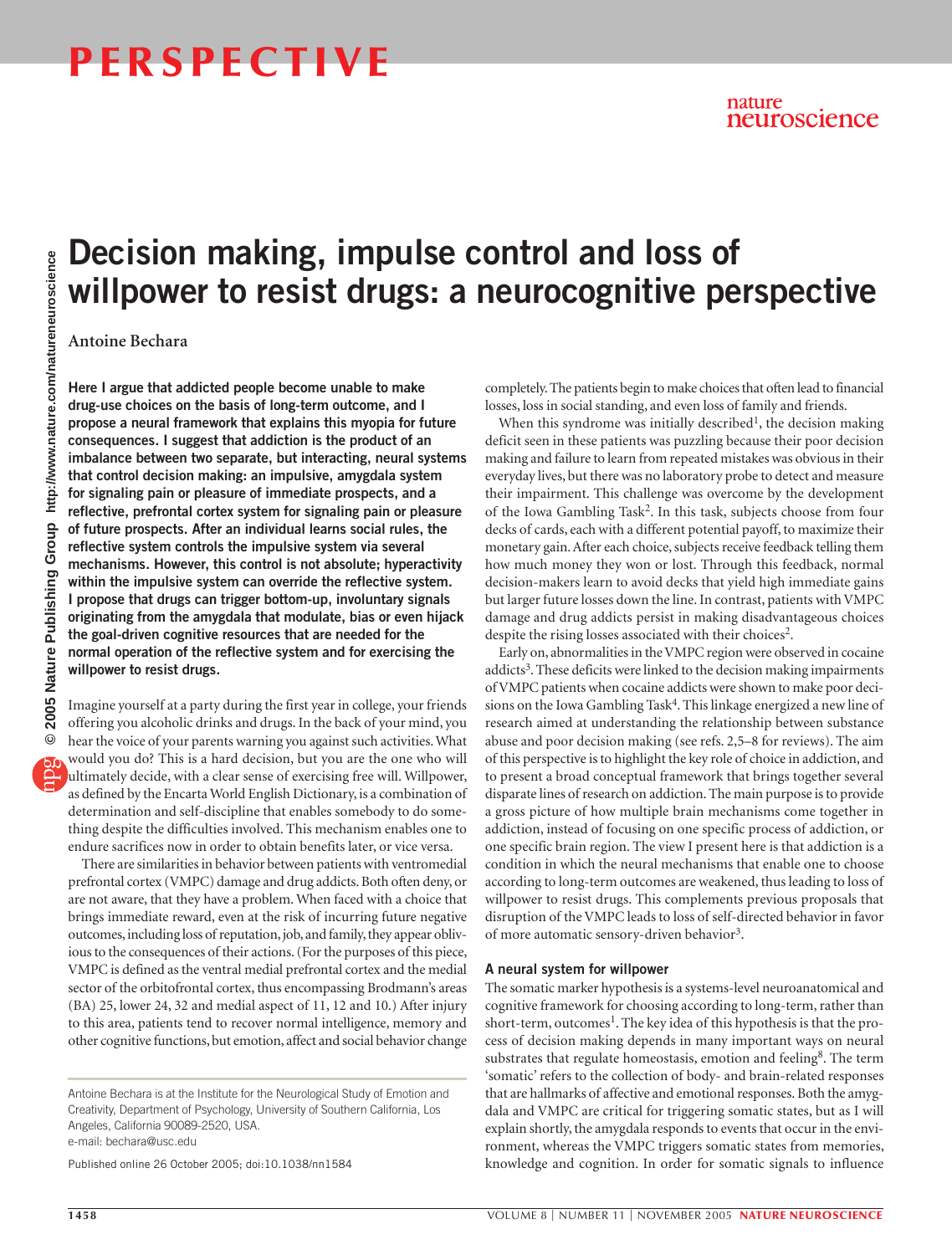http://www.nature.com/natureneuroscience **© 2005 Nature Publishing Group http://www.nature.com/natureneuroscience**Group Publishing 2005 Nature  $\odot$ 

cognition and behavior, they must act on appropriate neural systems. As I will explain, there are several target sites through which somatic (affective) signals modulate cognition and behavior, and I will propose that this modulation is in fact mediated by neurotransmitter systems (**Fig. 1**). Thus, during the process of pondering decisions, the immediate and future prospects of an option may trigger numerous affective (somatic) responses that conflict with each other; the end result is that an overall positive or negative signal emerges. We have proposed that the mechanisms that determine the valence of the dominant pattern of affective signaling are consistent with the principles of natural selection (that is, survival of the fittest)<sup>9</sup>. In other words, numerous and conflicting signals may be triggered simultaneously, but stronger ones gain selective advantage over weaker ones. Over the course of pondering a decision, positive and negative signals that are strong are reinforced, and weak ones are eliminated. This process can be very fast, and ultimately a winner takes all: in other words, an overall, more dominant, pattern of affective signaling emerges that then can act on appropriate neural systems to modulate cognition and behavior.

On the basis of this neural framework, I propose that willpower emerges from the dynamic interaction of two separate, but interacting, neural systems: an impulsive system, in which the amygdala is a critical neural structure involved in triggering the affective/emotional signals of immediate outcomes, and a reflective system, in which the VMPC is a critical neural structure involved in triggering the affective/emotional signals of long-term outcomes (**Fig. 1**). This framework addresses one important question in drug addiction: of the millions of people who drink alcohol or experiment with drugs, why do only about 10% become addicted? The view I present here challenges the old thinking that people may be equally vulnerable to addiction once drugs are made available, as drug use can induce neuronal changes that lead to addiction. I argue that before one gets to the stage where a certain pattern of drug use can cause changes to the brain, there is a decision by the person to use, or not to use the drug. This mechanism protects most individuals who have used drugs from losing control and succumbing to addiction. For some individuals, however, this decision making mechanism is relatively weak. Such individuals are vulnerable to addiction because the process that enables one to inhibit actions elicited by the impulsive system is dysfunctional. The source of this dysfunction, I will suggest, can be genetic or environmentally induced.

#### **The impulsive system**

Physiological evidence suggests that responses triggered through the amygdala are short lived and habituate very quickly<sup>10</sup>. Therefore, we have suggested that pleasant or aversive stimuli, such as encountering an object that induces fear (a 'fear object', such as a snake) or a cue predictive of a fear object, trigger quick, automatic and obligatory affective/emotional responses through the amygdala system $11$ . According to the somatic marker framework, the amygdala links the features of the stimulus to its affective/emotional attributes. The affective/emotional response is evoked through visceral motor structures such as the hypothalamus and autonomic brainstem nuclei that produce changes in internal milieu and visceral structures, as well as through behaviorrelated structures such as the striatum, periaqueductal gray (PAG) and other brainstem nuclei that produce changes in facial expression and specific approach or withdrawal behaviors<sup>1</sup>.

Unlike food and water, money does not initially have affective properties, but acquires them with learning, such that exposure to monetary reward triggers affective signals through the amygdala system. We have shown that autonomic responses to large sums of monetary gains or losses depend on the integrity of the amygdala, as patients with bilateral amygdala damage fail to show such responses $^{11}$ . This is consistent with research

**Figure 1** A schematic diagram illustrating key structures belonging to the impulsive system (red) and the reflective system (blue). An emergent dominant pattern of affective signaling can modulate activity of several components of the impulsive and reflective systems. These include regions involved in (i) representing patterns



of affective states (*e.g.*, the insula and somatosensory cortices); (ii) triggering of affective states (*e.g.*, amygdala (A) and VMPC); (iii) memory, impulse and attention control (*e.g.*, lateral orbitofrontal, inferior frontal gyrus and dorsolateral prefrontal (DLPC), hippocampus (Hip) and anterior cingulate (AC); and (iv) behavioral actions (*e.g.*, striatum and supplementary motor area). 5-HT: serotonin; DA: dopamine.

showing that the brain can encode the value of various options on a common scale<sup>12</sup>, thus suggesting that there may be a common neural 'currency' that encodes the value of different options, thus allowing the reward value of money to be compared with that of food, sex or other rewards.

Similarly, drugs may acquire powerful affective and emotional properties. In addicts, fast, automatic and exaggerated autonomic responses are triggered by cues related to the substance they abuse, similar to the effects of monetary gains<sup>2</sup>. Several lines of direct and indirect behavioral evidence have supported the view that conditioned approach behavior to drug cues relates to abnormal activity in the amygdala–ventral striatum system, thereby resulting in exaggerated processing of the incentive values of substance-related cues<sup>13</sup>. This ascribes a functional role to the striatum in the motivational and behavioral aspects of drug seeking, and it is consistent with the currently proposed framework of addiction.

### **The reflective system**

Affective reactions can also be generated from recall of personal—or imagination of hypothetical—affective/emotional events. Affective state patterns develop in brainstem nuclei (such as the parabrachial nuclei) and in somatosensory cortices (for example, insula, somatosensory and posterior cingulate cortices) from prior experiences of reward and punishment<sup>1</sup>. After an affective state has been experienced at least once, a neural pattern for this state is formed. Subsequent evocation of memories of a previous experience reactivates the pattern of affective state belonging to an original experience. Provided that representations of these affective state patterns develop normally, the VMPC is a critical substrate in the neural system necessary for triggering affective states from recall or from imagination $11$ .

This hypothesis is based on evidence from patients with lesions in the VMPC<sup>11</sup>. However, it is also reasonable to suggest based on this evidence that recalling the experience of a drug reactivates the pattern of affective state belonging to the actual previous encounter with that drug. This mechanism should also bring up the negative consequences associated with drug use. These negative consequences are not simply aversive experiences resulting from the actual consumption of the drug. Rather, they relate to social (such as trouble with the law, family or finances) and psychological harms associated with drug use. The affective state patterns of these negative consequences become represented in the brain when individuals learn from parents or society about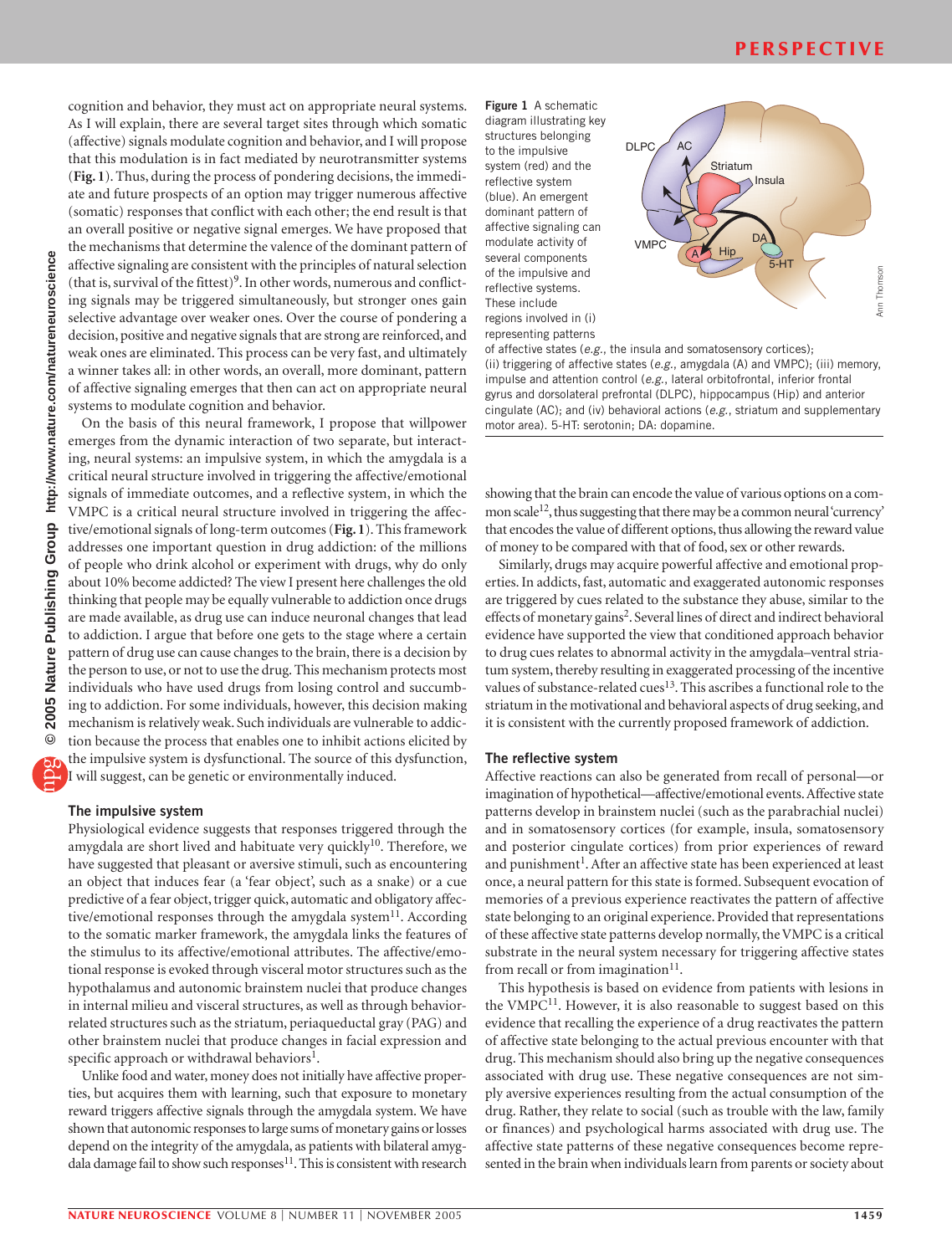the dangers of drug use. Therefore, one does not need to use drugs in order to fear their consequences; these negative consequences should be there, even before experimenting with drugs. However, having poor mechanisms of decision making renders individuals oblivious to these negative consequences, thus facilitating their escalation of drug use, and vulnerability to succumb to addiction.

Normal functioning of the VMPC is contingent upon the integrity of other neural systems. One system involves the insula and other somatosensory cortices, especially on the right side, that are critical for representing patterns of emotional/affective states<sup>1</sup>. Patients with right parietal damage (encompassing insula and somatosensory cortex) show impairments in decision making<sup>11</sup>; addicts show functional abnormalities in these parietal regions when performing decision making tasks<sup>7</sup>. The other system involves the dorsolateral sector of the prefrontal cortex and the hippocampus, which are critical for memory<sup>11</sup>. Indeed, maintaining an active representation of memory over a delay period involves the dorsolateral sector of the prefrontal cortex, and patients with damage to this structure show compromised decision making14; addicts who have deficits in working memory also show compromised decision making<sup>15,16</sup>. Thus, decision making depends on systems for memory as well as for emotion and affect. Damage to any of these systems compromises the ability to make decisions that are advantageous in the long term. The VMPC region links these systems together, and therefore when it is damaged, there are many manifestations, including alterations of emotional/affective experience, poor decision making and abnormal social functioning<sup>11,14</sup>.

Several voxel-brain-morphometry studies of brain scans of addicts found varying degrees of structural abnormalities in main components of the reflective system (**Fig. 1**), including the VMPC, anterior cingulate, insular cortex<sup>17</sup>, dorsolateral prefrontal cortex and lateral orbitofrontal/ inferior frontal gyrus<sup>18</sup>. Abnormalities have also been detected in white matter pathways connecting these structures  $^{19,20}\!.$  Convergent results have also been obtained from functional neuroimaging studies (see refs. 3,7,8 for reviews). However, it is difficult to determine whether these abnormalities preceded or were the consequences of drug use. My view is that a degree of abnormality pre-existed the addiction state, by facilitating the progress from experimentation to addiction. However, any subsequent excessive and chronic use of drugs can exacerbate these abnormalities.

#### **Top-down control mechanisms of the reflective system**

Decision making reflects a process in which a choice is made after reflecting on the consequences of that choice. The choice between another drug use episode and the potential of losing a job, family breakdown and financial ruin down the line presents a dilemma to an addict, and a decision has to be made. Individuals with a weakness in this process (that is, those who do not reflect on the consequences of their decisions) may be similar to individuals with the personality trait of 'nonplanning impulsivity', a tendency to live for the moment with no regard for the future<sup>21</sup>, or individuals that lack the trait of 'premeditation', a tendency to think and reflect on the consequences of an act before engaging in that  $act^{22}$ . Several tasks are now used to study this decision making processes, including the Iowa Gambling Task and the Cambridge Gamble and Risk Tasks<sup>14,23</sup>. A critical neural region for this mechanism is the VMPC region, but other neural components outlined earlier are also important<sup>11</sup>.

Impairments in decision making are evident in addicts, regardless of the type of drug they abuse, which suggests that poor decision making may relate to addiction in general, rather than the effects of one specific type of drugs. Alcohol, cannabis, cocaine, opioid and methamphetamine abusers show impairments in decision making on a variety of tasks2,5,6,23. Although the differences in cognitive impairments brought

by the use of different drugs remains elusive, we have obtained preliminary evidence suggesting that chronic use of methamphetamine may be more harmful to decision making than use of other drugs<sup>24</sup>.

Direct comparison of the decision making impairments in addicts on the Iowa Gambling Task versus patients with VMPC damage showed that a significantly high proportion of addicts (63%, versus 27% of normal controls) performed within the range of VMPC patients, whereas the rest performed within the range of the majority of normal controls<sup>25</sup>. Further characterization of these decision making deficits, using skin conductance response (SCR) measures as indices of affective states during performance of the task, showed that this small minority of addicts (the 37% of addicts who performed normally) matched normal controls in all respects. However, the remainder of the addicts (the 63% who performed abnormally) had two profiles: one subgroup matched the VMPC patients in all respects (that is, they had abnormal SCRs when they pondered risky decisions), but another subgroup did not match the VMPC patients. This pattern of abnormal physiological responses when making risky decisions in addicts was also obtained with the Cambridge Gamble Task<sup>26</sup>. A minority of normal controls performed like addicts and VMPC patients on the Iowa Gambling Task, and with additional SCR measures, some of them matched the profile of VMPC patients. The remainder of the controls were more like the addicts who did not match the VMPC patients<sup>2,25</sup>. These studies suggest that decision making deficits in addicts, and surprisingly, in some normal controls, are not uniform across all individuals. My view is that attention to individual, as opposed to group, differences in these decision making deficits is the key to understanding the nature of the addiction problem, its prognosis and possible treatment.

There may be more than one mechanism by which the reflective system exerts control over the impulsive system. Besides decision making, there are other mechanisms of inhibitory control, one of which is the ability to deliberately suppress dominant, automatic or pre-potent responses<sup>27</sup>. For instance, acting quickly without an intention to act (as in the case of acting impulsively and using a drug without thinking) reflects an instance of weakness in this mechanism. Poor performance on several laboratory instruments requiring response inhibition reflects deficits in this mechanism of impulse control<sup>27</sup>. A critical neural region for this mechanism seems to be the more posterior area of the VMPC region, which includes the anterior cingulate and the basal forebrain, as patients with lesions in this area demonstrate signs of disinhibition and poor impulse control<sup>11</sup>. Disturbances in this mechanism may relate to the personality trait of motor impulsivity, the tendency to act without thinking<sup>21</sup>, or the trait of 'urgency', the tendency to experience strong impulses, frequently under conditions of negative affect<sup>22</sup>. Addicts show poor performance on tasks requiring the inhibition of pre-potent motor responses, and functional neuroimaging studies in addicts with inhibition deficits reveal diminished activity in neural systems involved in these inhibitory control mechanisms $6,8$ .

Another mechanism of impulse control is the ability to resist the intrusion of information that is unwanted or irrelevant<sup>27</sup>. Difficulties inhibiting particular thoughts or memories, such as thinking about drugs, and shifting attention to something else, reflect instances of weakness in this mechanism. Poor performance on tasks requiring internal inhibition of intrusive information reflects weakness in this mechanism<sup>27</sup>, and a critical neural region for this mechanism appears to be the lateral orbitofrontal and dorsolateral (inferior frontal gyrus) regions of the prefrontal cortex. Patients with damage in these areas make perseverative errors and have difficulties shifting attention<sup>28</sup>. Disturbances in this mechanism may relate to the personality trait of 'cognitive impulsivity', the tendency to make up one's mind quickly or have problems concentrating<sup>21</sup>, or the trait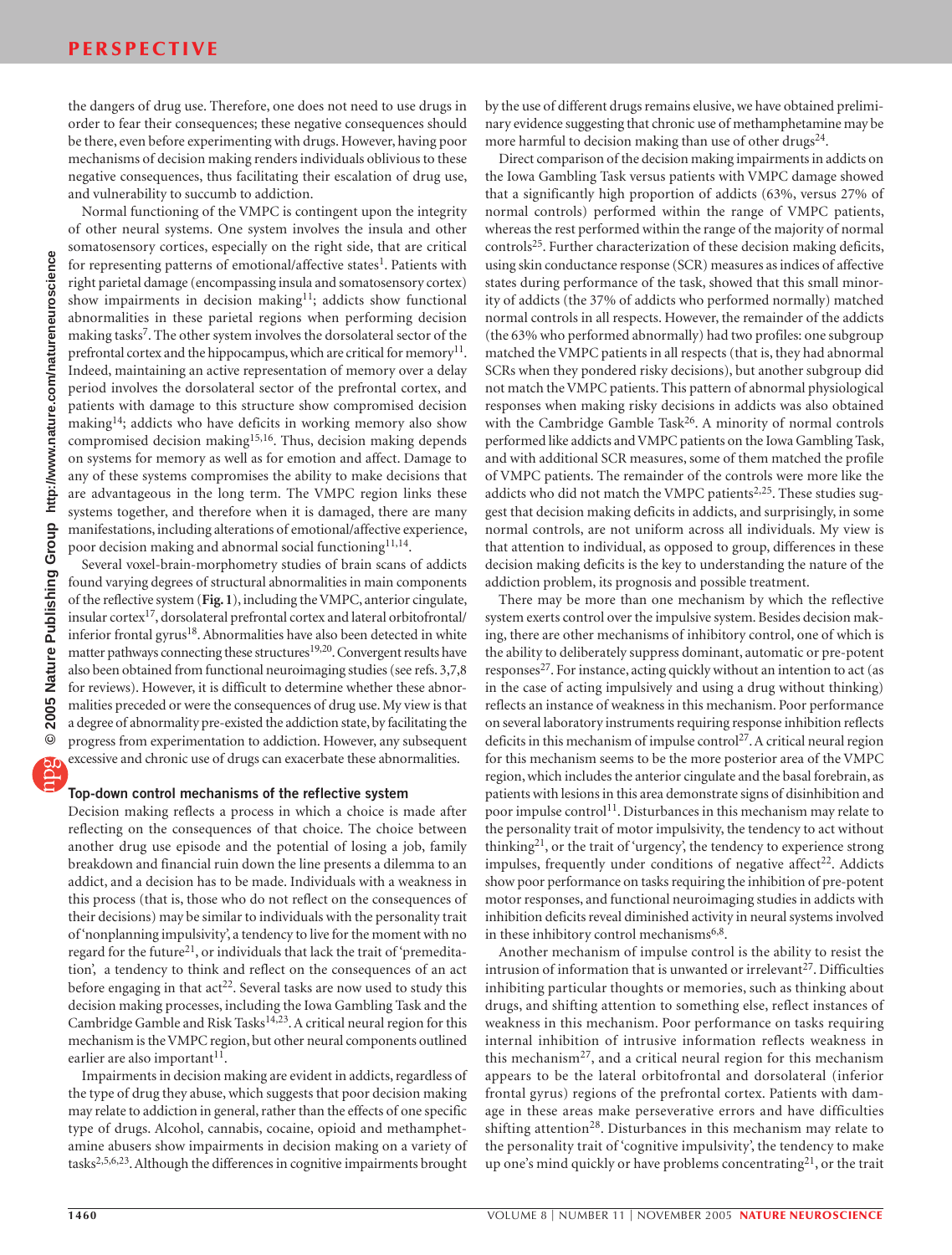of 'perseverance', the ability to remain focused on a task that may be boring or difficult<sup>22</sup>. Addicts show deficits in this mechanism of impulse control, as they demonstrate poor performance on tasks requiring the internal inhibition of an intention to act<sup>28</sup> (E.A. Crone, C. Cutshall, E. Recknor, W.P.M. Van den Wildenberg & A.B., *Soc. Neurosci. Abstr.* **33**,427, 2003).

### **Bottom-up influence of the impulsive system**

The reflective system may generate affective states through top-down mechanisms, but then ascending signals from these affective states can exert bottom-up influence on cognition. Thus, when one is pondering a decision, numerous affective signals that conflict with each other may be triggered simultaneously through both the impulsive and reflective systems. The result is emergence of an overall positive or negative affective state. Ascending signals from this overall affective state can then modulate activity of several components of the impulsive and reflective systems (**Fig. 1**).

We have previously proposed that the key mechanism by which these bottom-up signals modulate synaptic activity at telencephalic targets is pharmacological<sup>9</sup>. The cell bodies containing the neurotransmitter dopamine, serotonin, noradrenaline and acetylcholine are located in the brainstem; the axon terminals of these neurotransmitter neurons make synapses on cells and/or terminals throughout cortex. Anatomically, both the amygdala and VMPC have direct access to these neurotransmitter cell bodies in the brainstem. For affective states and homeostatic signals generated in the body, a number of channels can convey their signals to these neurotransmitter nuclei, but we have suggested that the vagus nerve is the most critical<sup>11</sup>.

Changes in neurotransmitter release can modulate synaptic activity in several components of the impulsive and reflective systems. First, changes in representation of patterns of affective states (for example, in the insula and other somatosensory cortices) can lead to an increase in the reward utility of the drug. Second, changes in triggering of affective states (for example, in amygdala and VMPC) can lower the threshold for triggering subsequent affective signals related to drugs. Third, alterations in impulse control and the inhibition of unwanted memories or thoughts (for example, in lateral orbitofrontal, inferior frontal gyrus and dorsolateral prefrontal, hippocampus, and anterior cingulate) can strengthen thoughts about drugs and make shifting attention to other thoughts more difficult. Finally, changes in regions involved in behavior (striatum and supplementary motor area) can translate into drug use (**Fig. 1**).

The outline of these pharmacological systems given here is very simplistic, mainly because there are many excellent reviews that describe the molecular mechanisms by which neurotransmitters affect synaptic activity in addictive states and that explain how these activities influence cognitive systems such as memory (see refs. 29,30 for reviews). Other excellent lines of research have attempted to differentiate the specific roles of dopaminergic, serotonergic, or noradrenergic systems in decision making, impulse control<sup>31,32</sup> and time delay<sup>33</sup>. Therefore, the main purpose here is not to detail the processes and mechanisms of any one specific pharmacological system. Rather, the goal is to illustrate (i) how one can relate molecular and pharmacological studies on drug addiction to neural systems concerned with mechanisms of affect and emotion and (ii) the influence of drug addiction on cognition. The proposed arrangement provides a way for affective signals to exert a bottom-up influence on the reflective system. If, for instance, the signals triggered by the impulsive system were relatively strong, they would have the capacity to hijack the top-down goal-driven cognitive resources needed for the normal operation of the reflective system and exercising the willpower to resist drugs.

## **Hyperactive impulsive system**

Hyperactivity in bottom-up mechanisms of the impulsive system can weaken control of the reflective system. Evidence suggests that conditions leading to hyperactivity in this system include hypersensitivity, and attention bias, to reward.

Addicts trigger exaggerated autonomic responses to cues related to the substances they abuse (see refs. 2,25 for reviews). Although addicts show blunted affective responses to affective stimuli that are not drug related<sup>34</sup>, we have shown that addicts trigger exaggerated autonomic responses when exposed to monetary reward in the Iowa Gambling Task2,25. Perhaps money represents a special case, in that it may be automatically linked to buying drugs. Using different versions of the Iowa Gambling Task, combined with SCR measures, we identified a subgroup of addicts that were different from both VMPC patients and the majority of normal controls; this subgroup of addicts was drawn to choices that yielded larger gains, irrespective of the losses that were encountered, and they generated exaggerated SCRs when they won money<sup>2,25</sup>. Direct autonomic responses to wins and losses are blocked in patients with bilateral amygdala damage. In contrast, in VMPC patients, the SCR defect is specific to the anticipatory phase when they are pondering which option to choose<sup>11</sup>. This suggests that addicts suffer from the opposite condition of amygdala lesion patients; that is, their amygdala is overresponsive to reward. This is supported by functional neuroimaging studies showing increased amygdala activity in response to drug-related cues<sup>35,36</sup> and that this exaggerated brain response generalizes to monetary reward<sup>37</sup>.

Other studies using tasks in which subjects were required to respond to targets (drug-related stimuli) but not respond to distracters (neutral stimuli) suggested that substance-related cues trigger bottom-up mechanisms in substance abusers, influencing top-down cognitive mechanisms such as motor impulse and attention control<sup>38</sup>. Another approach for studying these attention biases has been to use cognitive models<sup>6</sup> that deconstruct complex behavioral decisions, such as those made in the Iowa Gambling Task, into simpler component processes of decision making. One of the component processes is the tendency of a subject to pay more attention to gains or losses encountered on previous trials in order to make future decisions. Addicts show patterns of high attention to monetary gains (which are more frequent in men than in women<sup>6</sup>) thus providing indirect evidence for the hypothesis that the amygdala system in addicts is hyperactive in response to monetary reward.

#### **Modulating factors**

The control function of the reflective system is complex, and even under normal circumstances, several factors can modify the strength of affective signals triggered by the reflective system, thus influencing its control over the impulsive system. Indeed, one of the fundamental questions in decision making research is how humans assign value to options.

Several factors affect the value of a choice, and research has begun to explore the neural basis of these factors. We have proposed a neural framework for how factors that affect decision making—such as time delay, the probability of the outcome or the tangibility of the reward—could be implemented in the VMPC<sup>9</sup>. We have suggested that information conveying immediacy (the near future) engages more posterior VMPC (including anterior cingulate, basal forebrain and nucleus accumbens), whereas information conveying delay (distant future) engages more anterior VMPC (such as frontal pole)<sup>9</sup>. This is on the basis of the finding that major advancement in the size, complexity and connectivity of the frontal lobes in humans has occurred in relation to Brodmann area (BA) 10 (that is, the frontal pole)<sup>39</sup>. Furthermore, the more posterior areas of the VMPC (such as BA 25) are directly connected to brain structures involved in triggering (autonomic, neu-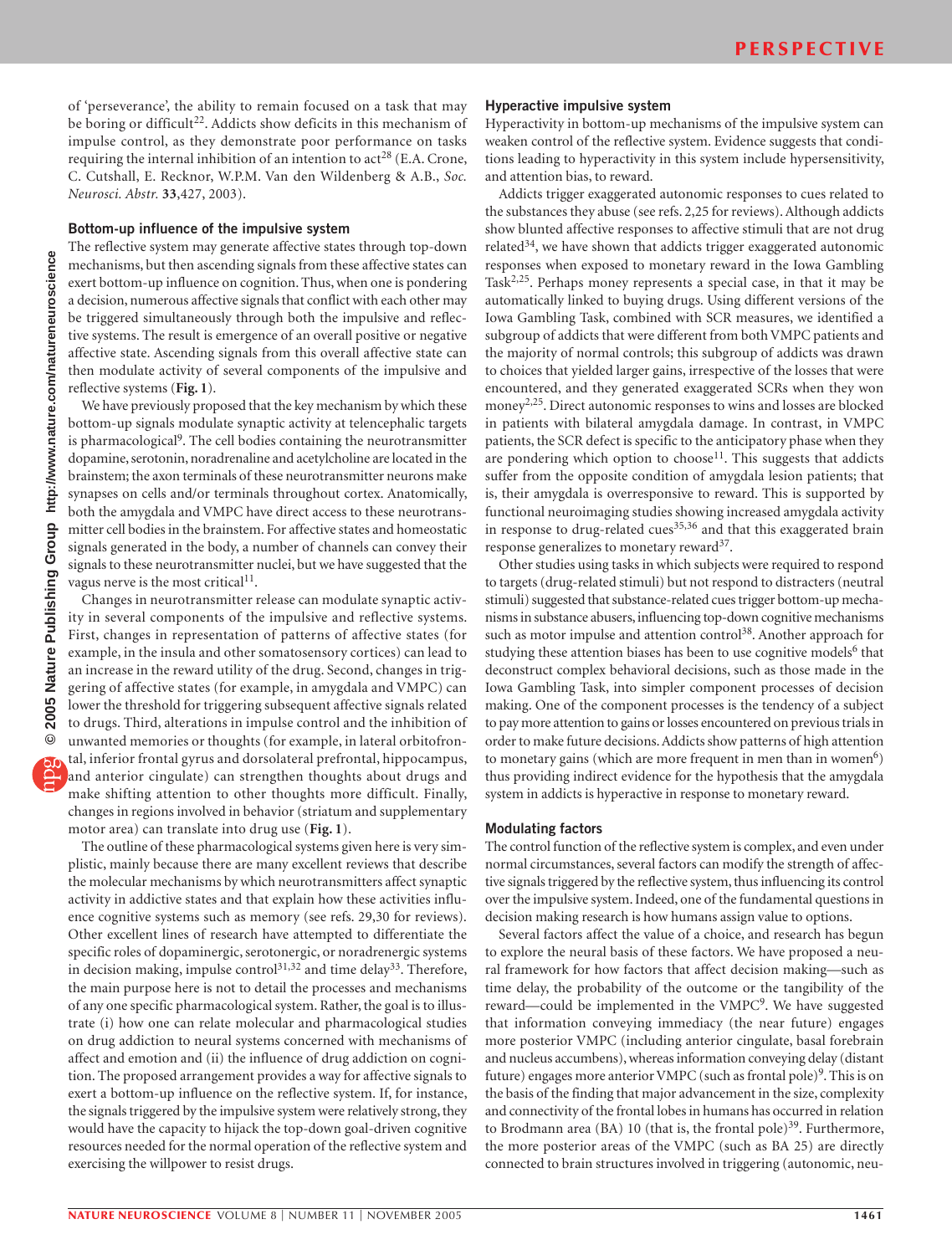rotransmitter nuclei) or representing (sensory nuclei in the brainstem, insular and somatosensory cortices) affective states, whereas access of more anterior areas is polysynaptic and indirect<sup>40</sup>. It follows that coupling of information to representations of affective states via posterior VMPC is associated with relatively fast, effortless, and strong affective signals, whereas the signaling via more anterior VMPC is relatively slowed, effortful and weak. This view is supported by recent functional imaging studies addressing how the perceived delay to receiving a reward modulates activity in reward-related brain areas<sup>33</sup>. This discounting mechanism of time is also relevant to addiction, as addicts tend to exhibit a higher temporal discounting rate than normal people; that is, they prefer smaller, sooner rewards over larger, later rewards $^{23}$ . Thus, events that are more immediate in time (such as having the drug now as opposed to the delayed consequences) have a stronger capability to influence decision making and hijack cognition in the direction of short-term outcomes.

Similarly, we have suggested that information conveying higher certainty (or higher probability) engages posterior VMPC, whereas information conveying lower certainty engages anterior VMPC<sup>9</sup>. Functional imaging studies implicating the parietal cortex and anterior cingulate cortex in computing the probability of outcomes on the basis of available options (see ref. 7 for a review) are supportive of this view. This mechanism for processing probabilities is also relevant to addiction, as cocaine addicts show abnormalities in the activity of neural structures critical for decision making in proportion to the degree of certainty (or uncertainty) that they have about receiving their drug at the end of a brain scanning session<sup>3</sup>.

Finally, reward values are processed by the VMPC region, and representations of these values are modulated by homeostatic factors such as hunger<sup>41</sup>. Given the view that neural systems supporting drug reward have evolved to subserve natural motivational functions, such as feed $ing<sup>42</sup>$ , drug withdrawal can be viewed like hunger<sup>43</sup> in that once it is present, it increases the utility of drug reward, and, in doing so, it influences the decision to use drugs. This suggestion is consistent with the incentive motivational view of drug addiction proposing that although physical withdrawal signs are neither necessary nor sufficient for taking drugs, they exaggerate the incentive impact of drugs, thereby increasing the motivation to use drugs<sup>42</sup>. Thus in the presence of withdrawal, the capacity of bottom-up homeostatic signals to hijack control mechanisms of the reflective system is increased.

### **Implications for treatment and directions for future research**

Most addicts show behavioral signs of poor decision making, but in the profiles of their physiological responses, some addicts match VMPC patients, and some do not (see above). We have suggested that addicts who match VMPC patients are characterized by insensitivity to future consequences; that is, they are oblivious to future positive or negative consequences, and instead they are guided by immediate prospects. Addicts who partially match VMPC patients are suggested to be hypersensitive to reward, so that the prospect of drugs outweighs the prospect of future consequences. These differences may have implications for prognosis, and they provide testable hypotheses that could be addressed in future research: addicts who match VMPC patients may have a harder time recovering from addiction and remaining abstinent in comparison with addicts who partially match the VMPC patients.

One subgroup of addicts appeared normal and did not show behavioral or physiological signs of decision making deficits. This suggests that not every drug user has impaired decision making. We have described these addicts as 'functional' addicts, because a closer inspection of their everyday lives has shown that they have suffered minimal social and psychological harm as a consequence of their drug use: for

example, they manage to keep their jobs<sup>2</sup>. Therefore, my view is that poor decision making in addiction is evident only when individuals persist in escalating their drug use in the face of rising adverse consequences. According to this view, people described as addicted to coffee, sweets, the internet and so on do not necessarily have impaired decision making, unless their choices bring increasing social, physical or psychological harms. However, an alternate possibility is that the lack of evidence for decision making deficits in this subgroup of addicts is a limitation of the proposed somatic marker framework, in that it does not capture all instances of addiction.

Finally, one subgroup of normal controls shows behavioral and physiological profiles that matches VMPC patients. This raises the question of whether these individuals are predisposed, or at higher risk, for addiction than individuals with normal decision making capabilities. This suggestion is reasonable in light of the evidence that one predisposing factor to addiction is heredity, and genes can act in general fashion (such as the serotonin transporter gene) to predispose individuals to multiple, as opposed to specific, drug addictions<sup>44</sup>. Future research using functional imaging methods could focus on relationships between (i) genotypes related to specific neurotransmitter systems (for example, the serotonin transporter gene) (ii) the level of neural activity in specific neural circuits, and (iii) quality of choice, as shown by complex laboratory tasks of decision making. This will reveal whether genetic factors lead to suboptimal function in specific neural systems, which then leads to behaviors reflecting poor decision making.

However, not all predisposing factors are necessarily genetic; other factors could be environmental (such as drug neurotoxicity), or the product of gene-environment interactions. Although the evidence for neurotoxicity resulting from drug use remains questionable<sup>45</sup>, the potential for harm remains relatively higher if drugs were abused during adolescence. Indeed, evidence suggests that the functions of the prefrontal cortex may not develop fully until the age of 21, and until such a time, the development of neural connections that underlie decision making, and the control over powerful temptations, is still taking place46–48. Therefore, exposing the prefrontal cortex to drugs before its maturity could be harmful to decision making, just like exposing the fetus to drugs during pregnancy. However, the fact remains that not every adolescent who tries drugs ends up addicted; it takes more than mere exposure to drugs to become addicted. Therefore, my hypothesis is that poor decision making in addiction is not the product of drug use; rather, poor decision making is what leads to addiction. Future systemic and longitudinal studies on decision making in young adolescents should test this hypothesis and determine whether neurocognitive development can serve as a marker predictive of addictive disorders. This research should also take into consideration models of addiction that describe a progressive dysregulation of reward brain circuitry concomitant with a spiraling path from controlled drug use to addiction<sup>49</sup> and should examine whether drug users undergo a slow and gradual hijacking of their willpower as they move from controlled use to addiction. However, my proposal is that not every individual who tries drugs ends up on this down-spiraling path; those with poor decision making capabilities are more vulnerable, and those with normal decision making capabilities are more resistant. These are testable hypotheses with clear predictions that can be addressed in future research.

#### **ACKNOWLEDGMENTS**

The research described in this article was supported by the following grants from the US National Institute on Drug Abuse (NIDA): DA11779, DA12487, and DA16708.

#### **COMPETING INTERESTS STATEMENT**

The author declares that he has no competing financial interests.